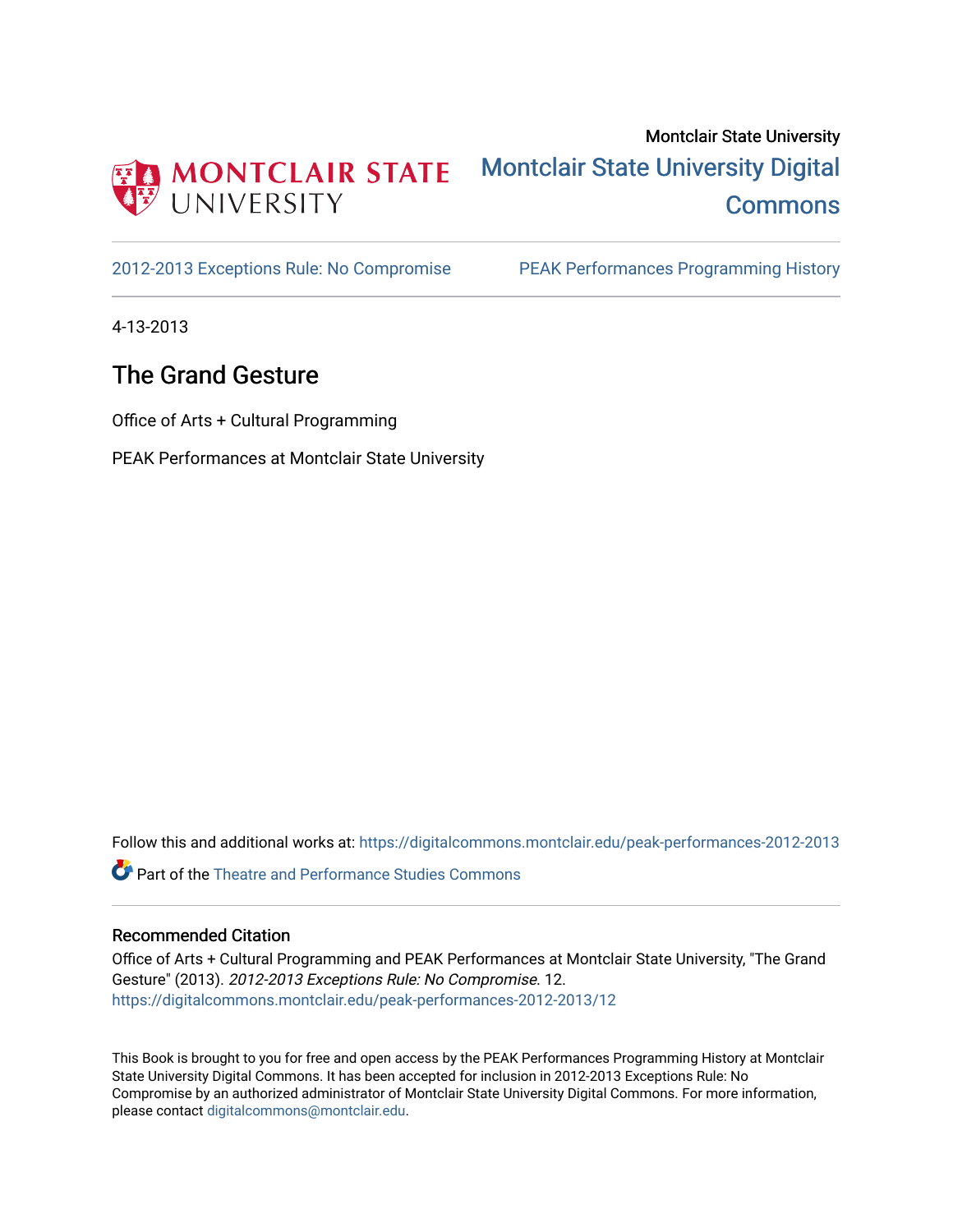explore the material itself, which is concise and, more often than not, strangely delicate, and which foreshadows the neo-Classical style to which Stravinsky turned in the 1920s.We hear, in what cannot truly be called a "reduction," the rise of a modernist aesthetic favoring structure over narrative, and a young composer's evolution toward the abstract. *—Marilyn Nonken*

#### **OLIVIER MESSIAEN** (1908–1992) *Visions de l'Amen*

In the spring of 1943, in German-occupied Paris, a select audience of invited guests gathered at the Galerie Charpentier for the first performance of Olivier Messiaen's new work for two pianos, *Visions de l'Amen*. Performed by Messiaen andYvonne Loriod, a prize-winning student at the Paris Conservatoire where the composer had recently been named professor of harmony, *Visions* represented the first musical collaboration between the two and the beginning of a personal and creative partnership that would endure for half a century.

From its opening movement, *Visions de l'Amen* is revealed to be a major work. Slowly emerging out of silence like the birth of sound itself, the "Amen of Creation" is defined by an expansive sense of time, the radical separation of registers of the two pianos, and the mysterious build of the slowly repeated harmonic progression from the lowest depths of the bass. Messiaen, a virtuoso organist, had an acoustic imagination that was at ease with the keyboard but which transcended the conventional limits of piano sound. In *Visions* de *l'Amen*, the composer transforms two piano keyboards into something far greater, far more resonant, than the doubling of two instruments.

**Music Music COMPOSITY COMPOSITION COMPOSITION COMPOSITION COMPOSITION COMPOSITION COMPOSITION COMPOSITION COMPOSITION COMPOSITION COMPOSITION COMPOSITION COMPOSITION COMPOSITION** Messiaen drew upon an extraordinary range of musical materials and influences to build his musical vocabulary: tonal harmonies forming "cluster-chords" (the composer said,"the most important thing is not to destroy tonality but to enrich it"), nonmetric rhythmic patterns that extend and contract, plainchant, Balinese music, Hindu rhythm, and birdsong. He recognized as direct influences the composers Debussy, Stravinsky and Russian music (Scriabin, interestingly, never mentioned but certainly present), Massenet, Jolivet, and Schoenberg. The resultant music is an astoundingly unified musical construct. Shimmering colors seduce with the sheer pleasure of sound, while the rigor and procedural directness of Messiaen's

The music expresses almost unbearable tenderness (the plaintive theme in "Agony of Jesus" and the first theme in "Amen of Desire"); primal rhythmic force (the savage dance of "Amen of the Stars"); passion of Wagnerian urgency (second theme in "Desire"); purity and joy ("Amen of the Angels, the Saints, and Birdsong"); terrifying inflexibility ("Amen of Judgment"), and, finally, the dizzying ecstasy of the closing "Amen of Consummation," in which the theme of Creation makes a final, jubilant return.

> It was illuminating to witness, through her approach to the music, the intimately reciprocal relationship between performer and composer.

structural form but also reflect his deep belief in Catholic dogma.The music, in fact, becomes a mirror image of his faith: a supremely ordered universe with mystical power.

Messiaen described the unusual division of roles between the two pianists in *Visions*: Piano I, performed by Loriod, was given "the rhythmic difficulties, the clusters of chords, all that is speed, charm and quality of sound," and Piano II, performed by Messiaen, held "the principal melody, the thematic elements, everything that demands power and emotion."With the composer retaining much of the musical control but delegating much of the virtuosity, one should remember that Loriod was just twenty years old when*Visions* was composed.Messiaen reports delivering the score to her on April 14, 1943less than four weeks before the work's premiere!The work itself had been composed in fewer than three months.

*Visions de l'Amen* is an overwhelmingly affirmative work. It was the composer's first commission following his return to Paris after his internment in Stalag VIIIA in Silesia, the prisoner-of-war camp where he famously wrote the *Quatuor pour la fin du temps*.Attempts have been made to view that seminal work as a response to the horrendous conditions under which it was composed, but it should more rightly be seen as early evidence of Messiaen's uncanny ability to create a world of his own through his music, a world of spiritual eternity and ecstatic joy far from the turbulence surrounding him. For Messiaen, music was always a language of transcendence.

*Musicology, Ecological Psychology,* and the *Journal of the Institute for Studies in American Music*. She has contributed chapters to *Perspectives on French Piano Music* and *Messiaen Perspectives 2: Techniques, Influence, and Reception* (both, Ashgate) and is currently writing *The Spectral* Piano for Cambridge University Press. Director of piano studies at NewYork University's Steinhardt School, Nonken is a Steinway Artist.

The impact of the composer's encounter with the pianistYvonne Loriod—on this work and on his subsequent development—is immeasurable. Following *Visions* de *l'Amen*, the first work composed for her, the next twenty years would see the creation of numerous major works with a central piano part written for Loriod, including the epic solo piano cycles *20 Regards sur L'Enfant-Jésus* and the *Catalogue d'oiseaux*. In 1961, Loriod became his wife.

I first metYvonne Loriod and Olivier Messiaen as I was completing my studies at the Curtis Institute of Music and arranged to come to Paris the following year to study Messiaen's music. Lessons with Mme. Loriod brought a remarkable balance of reverence for the score and an acutely practical sense as a performer.As I played for her movements from the *20 Regards sur l'Enfant-Jésus*, with neatly sharpened pencils she would dot the score with fingerings, redistribute the large chords between the hands, and demonstrate her amazing fleetness on the keyboard. Unconventional solutions were found to produce the powerful fortissimos the music demanded—thumbs, even fists, could make the black keys ring resonantly.The physical and musical were inseparably linked; sound and gesture were conceived at once.

Yvonne Loriod had literally formed herself as an artist around Messiaen's music—the composer's modes were as natural to her as major or minor scales—and, conversely, his unique writing for the piano had developed around her distinctive abilities. Mme. Loriod's quick mind and quick fingers lived in Messiaen's encompassing musical universe.

*—Sarah Rothenberg*

## **ABOUT THE ARTISTS**

Hailed by the *NewYorker* as "two of the finest of new music pianists," **Sarah Rothenberg** and **Marilyn Nonken** have been praised for their "powerful" performances and "passionate exuberance" as a duo by the *NewYorkTimes,* the *San Francisco Chronicle, BBC Magazine*, and more. Their recording of Messiaen's*Visions de l'Amen* (Bridge) was noted as one of *Stereophile* magazine's 2011 "Records to Die For."

**Marilyn Nonken** is one of the most

celebrated champions of the modern repertoire of her generation, known for performances that explore transcendent virtuosity and extremes of musical expression. She has performed at such venues as Carnegie Hall, Lincoln Center, Miller Theatre, the Guggenheim Museum, (Le) Poisson Rouge, IRCAM, and theThéâtre Bouffe du Nord (Paris), the ABC (Melbourne), Instituto Chileno Norteamericano (Santiago), the Music Gallery (Toronto), the Phillips Collection, and the Menil Collection. Festival appearances include Résonances and the Festival d'Automne (both Paris), When Morty Met John, Making Music, and Works & Process (all NewYork),American Sublime (Philadelphia),The Festival of New American Music (Sacramento), Musica Nova (Helsinki),Aspects des Musiques d'Aujourd-hui (Caën), Messiaen 2009 (Birmingham, UK), New Music Days (Ostrava), Musikhøst (Odense), Music on the Edge (Pittsburgh), Piano Festival Northwest (Portland), and theWilliam Kapell International Piano Festival and Competition.

She has recorded for NewWorld Records, Mode, Lovely Music, Albany, Metier, Divine Art, Innova, CRI, BMOP Sound, New Focus, Kairos, Tzadik, and Bridge. Her solo discs include *American Spiritual,* a CD of works written for her; *Morton Feldman:Triadic Memories;Tristan Murail:The Complete Piano Music;* and *Stress Position:The Complete Piano Music of Drew Baker*. She appears as concerto soloist in David Rakowski's Piano Concerto (Gil Rose and the Boston Modern Orchestra Project) and Roger Reynolds's*The Angel of Death* (Magnus Martensson and the Slee Sinfonietta). Her most recent solo release is *VoixVoilées: Spectral Piano Music*, featuring music of Hugues Dufourt and Joshua Fineberg.Notable commissions include works written byTristan Murail (*LesTravaux et les jours*, 2003),Michael Finnissy (*VerdiTranscriptions,* 2004), Pascal Dusapin (*Preludes,* 2006), and many more.A student of David Burge at the Eastman School, Nonken received a Ph.D. in musicology from Columbia University. Her writings on music have been published in *Tempo, Perspectives of New Music, Contemporary Music Review,Agni, Current*

**Sarah Rothenberg** has an unusually creative career, recognized internationally both as a pianist with a commitment to new and unusual repertoire and for her innovative interdisciplinary projects relating music to literature and visual art. Performances include Great Performers at Lincoln Center, Washington's Kennedy Center, London's Barbican Centre,Gilmore International Keyboard Festival,Aldeburgh Festival, Amsterdam's Concertgebouw, Palais des Beaux-Arts (Brussels),The Menil Collection, Guggenheim Museum, (Le) Poisson Rouge, Getty Museum, Library of Congress, and leading concert series across the United States. Recordings for Bridge, GM, Koch, and Naxos labels include the US premiere CDs of Fanny Mendelssohn's *Das Jahr* (IndieAward for Best Solo Classical Recording) and *Rediscovering the Russian Avant-Garde 1912–1925: Roslavetz, Lourié, Mosolov; Shadows and Fragments: Brahms and Schoenberg PianoWorks*; and works by Elliott Carter, Charles Wuorinen, Shulamit Ran, George Perle, George Tsontakis, Joan Tower, and, forthcoming,Tobias Picker (with Brentano Quartet), all in collaboration with the composers. Active as a writer, she has had essays appear in *TheThreepenny Review, Brick, Conjunctions,Nexus,Tri-Quarterly, Chamber Music,* and *The Musical Quarterly*.

Interdisciplinary performances conceived, directed, and performed by Rothenberg include Marcel Proust's *Paris,The MusicalWorld ofThomas Mann, St. Petersburg Legacy, Moondrunk* (all for Lincoln Center Great Performers and Da Camera of Houston); *The Blue Rider: Kandinsky and Music* (forWorks & Process at the Guggenheim and Miller Theatre, New York); and *Chopin in Paris: Epigraph for a Condemned Book* (co-produced byYale RepertoryTheatre, University Musical Society Ann Arbor, Krannert Center for the PerformingArts, and Da Camera of Houston). Her latest work, *In the Garden of Dreams,*set in fin-de-siècleVienna, premieres at Houston'sWortham Center in May 2013.

Rothenberg is artistic and general director of Da Camera of Houston and was previously co-founder and co-artistic director of the Bard Music Festival. Following her graduation from the Curtis Institute of Music, where she studied with Seymour Lipkin and Mieczeslaw Horszowski, Rothenberg lived in Paris and studied the music of Messiaen with Yvonne Loriod. She received the French medal of Chevalier in the Order ofArts and Letters in 2000. She lives in Houston and NewYork.



#### **PROGRAM NOTES**

#### **IGOR STRAVINSKY** (1882–1971) *Le Sacre du Printemps/The Rite of Spring*

Commissioned for the 1913 Paris season of the Ballets Russes,*The Rite of Spring* was premiered at theThéâtre des Champs-Élysées on May 29, 1913. It was the third of Stravinsky's collaborations with the colorful impresario Serge Diaghilev, for whose troupe it fulfilled a triptych of works including *The Firebird* (1910) and *Petroushka* (1911). Its reception—a legendary affair at which the audience protested so vehemently that the dancers could not hear the orchestra definitively established Stravinsky's reputation not only as a compositional innovator but also an international sensation.

Known for his tendency to tease both the press and his biographers, Stravinsky offered contradictory accounts of the genesis of *The Rite* of Spring. In 1920, seeking to distance himself from the dramatic aspects of the original production (the idiosyncratic, eurythmicsinspired choreography ofVaslav Nijinsky and the neo-rustic sets and costumes of Nicholas Roerich), he emphasized that the music came first and that the movement titles and balletic plot were appended after the fact. However, in his *Autobiography* (1936), he wrote,"I saw in my imagination a solemn pagan rite: sage elders, seated in a circle, watching a young girl dance herself to death.They were sacrificing her to propitiate the god of Spring. Such was the theme of *The Rite of Spring*."Thirty years later, Stravinsky acknowledged his debt to the poet Sergei Gorodetsky, whose writings drew heavily on Russian mythology, and which the composer had set to music as early as 1907. Following Stravinsky's death, some musicologists further suggested that, far from naïve, Stravinsky had immersed himself in ethnomusicological research before embarking upon the project. He had studied an anthology of Lithuanian traditional music compiled by the 19th-century Polish priest Anton Juskiewicz and indeed appropriated many ceremonial and folk melodies into *The Rite* virtually unchanged. By 1910, Stravinsky had already conferred with Roerich, not only a mystic and artist but an expert on folk ritual, who worked closely with Stravinsky on the scenario, dramatic structure, and movement titles (including the subtitle,"Pictures of Pagan Russia in Two Parts"). From its earliest stages, *The Rite of Spring* was never conceived as "just" music alone.

It was also never conceived as piano music. How then do we approach the piano version, in terms of its function today and in relation to the original production,so renowned for its ingenious, colorful scoring?

As part of his creative process, Stravinsky wrote at the piano.He composed *The Rite of Spring* at the Hotel Châtelard in Clarens, Switzerland, in a tiny studio barren but for two chairs, a table, and a small upright. Pierre Monteux, the conductor who led the premiere, heard Stravinsky play a solo piano reduction in 1912 as the two prepared for rehearsals."Before he got very far, I was convinced

he was raving mad," the conductor recalled (as quoted in Minna Lederman's *Stravinsky in the Theatre*). "The very walls resounded as Stravinsky pounded away, occasionally stamping his feet and jumping up and down." By June 1912, however, the solo version had been transformed into a duet. Stravinsky read through this arrangement at a private concert at the home of Louis Laloy,the critic, musicologist, and close friend of Claude Debussy (who served as Stravinksy's duet partner for the evening).Yet it was clear that this was a blueprint for the final orchestral version. Before the age of recordings, such "short scores" were required to prepare the work for the stage.

Like the orchestral editions of *The Rite of Spring,* which are plagued with inconsistencies, many versions of the piano duet exist. Over the years, Stravinsky rethought rhythms, scorings, timings, and even movement titles and divisions.While the overall work remains largely unchanged in terms of structure and thematic content, the piano version from the mid-1960s reflects a host of small changes from the original 1913 score. (Tonight's performance incorporates elements of both.) Many of these reflect "purely" musical decisions and changes that could be made by a composer freed from considering their consequences for potential dancers and orchestral players. Other alterations may have been made more arbitrarily, for purposes of retaining copyright protection and maximizing the composer's profits on what was, historically, an unusually lucrative piece. Some musicologists characterized the inconsistencies among the published editions as the results of sloppy proofreading, while others have sought to find aesthetic motivations for each.

Musicologist Jann Pasler has suggested a deeper, more psychological reason for Stravinsky's distancing himself from Diaghilev and the premiere version of his work. Indeed, the Ballets Russes production was seen as so "Russian" that even sophisticated Parisian reviewers did not receive Stravinsky's accomplishment as the inspired work of a creative individual but rather as the result of faceless communal effort."Who is the author of *The Rite*?" asked critic Jacques Rivière in *The Revue Française* inAugust 1913. "Nijinsky? Stravinsky? Roerich?The preliminary question … does not make sense to us Westerners. For us everything is individual; a strong and characteristic work always carries the mark of only one mind.This is not the case for the Russians."Thus Stravinsky's later attempts to distance himself from the narratives and images of the original production may be seen as an attempt to reclaim the work for himself and retain his artistic identity and authority.

In the piano version of *The Rite of Spring* heard tonight, we hear the pioneering work of a young master, presented not in Technicolor but in black and white. Clearly etched rhythms, elegantly constructed polyphonic textures, and haunting melodies are heard in relief. Undistracted by the orchestra or the dancers onstage, we are freed to contemplate and